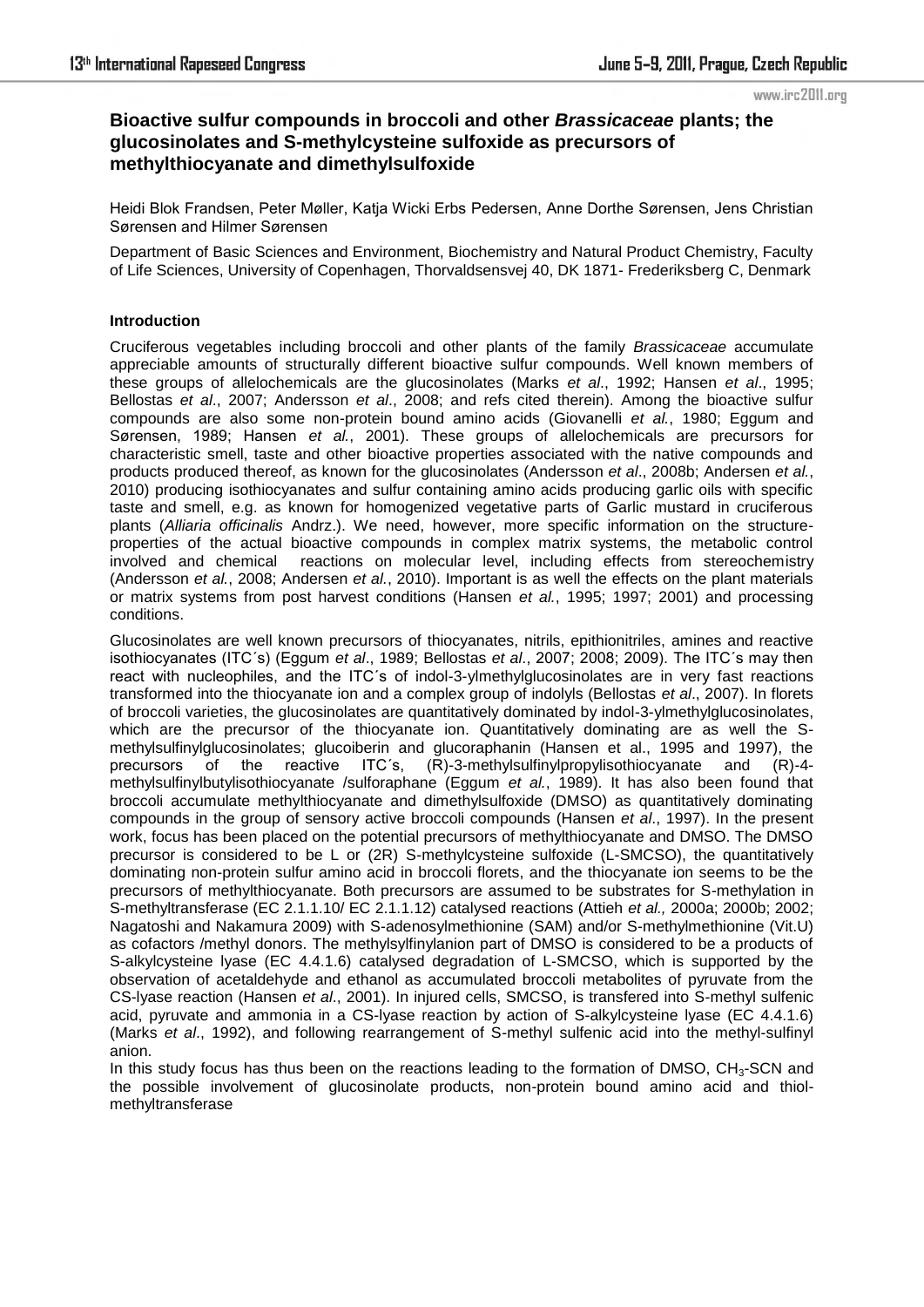### **Materials and methods**

Amino acids have been isolated by standard procedures (Eggum and Sørensen, 1989). Individual amino acids were determined as the dinitroflourobenzen (DNFB) derivatives by use of MECC, and for isolated amino acids by the MECC- cholate buffer method mentioned below using 210 nm as detection wavelength (Sørensen *et al.*, 1999). Glucosinolates were isolated and the individual compound determined by use of standard procedures (Hill *et al.,* 2003; Sørensen *et al.*, 1999). The DTAB-MECC procedure for determination of the thiocyanate ion is described elsewhere (Bjergegaard *et al.*, 1995). MECC synchronous determination of substrate and products is described in details elsewhere (Bellostas *et al.*, 2006).The applied crude enzyme preparations were produced from fresh broccoli florets as aqueous solutions of the ammonium sulfate precipitate produced as described by Attieh *et al*. (2000a; 2000b; 2002) and Nagatoshi and Nakamura (2009).

### **Results and discussion**

In order to study the possible transformation reactions of DMSO and CH<sub>3</sub>-SCN broccoli heads have been analysed for their content of pre-coursers of the reaction, the sulfur containing non-protein bound amino acids. An MECC assay was developed in order to synchronous and simultaneous follow substrates and products in the enzymatic formations of DMSO and  $CH<sub>3</sub>$ -SCN.

Broccoli heads were analysed for content of non-protein bound amino acids, these were isolated and identified by preparative paper chromatography, and by different capillary electrophorsis methods. A MECC cholate system (Bellostas *et al.*, 2006) was used to separate the broccoli sulfoxides from other amino acids (Figure 1). This revealed that ((2R,ωS)-SMCSO isomer (I) co-occur with trace amount of the (2R,ωR) SMCSO (II). Spiking with standard compounds revealed that Vit. U has faster migration times (MT) than the solvent peak, and the S-adenosylmethionine (SAM) has MT slightly faster than the solvent peak, SMCSO has MT slower than the solvent front and was followed by a quantitatively minor compound.

The amino acids from broccoli crude extracts were further isolated by use of hyphenated column chromatography followed by dinitrobenzene (DNFB)-derivatisation and analysis be MECC (Sørensen *et al.,* 1999). The hyphenated column chromatography used for group separation consisted of a weakly acidic cation exchanger that captures the cations and basic amino acids, and then a strongly acidic cation exchanger to capture the neutral and acid amino acids. The MECC analysis of DNFB derived neutral and acidic amino acids is shown in figure 2. L-SMCSO migrated in front of the other amino acids, and was found to be one of the quantitatively dominating non-protein amino acids.



Figure 1. MECC-cholate system detection at 214 nm, used to separate the broccoli sulfoxides from other sulfur containing amino acids which occur in florets of broccoli

methylation of the thiocyanate ion produced as a product from degradation of indol-3- 9.962 10.118 methyltransferase (Attieh *et al.,* 2000a; 2000b; Nayatashi and Nakamuse, 2009). The MECC system (Figures 1) has also been used to investigations of the non-enzymatic reactions and potential enzyme catalysed formation of DMSO and methylthiocyanate. The assay systems have been based on the principles behind the MECC-synchroneous monitoring of substrates and products (Bellostas *et al.*, 2006).The formation of methylthiocyanate is assumed to be a product of Sylmethylglucosinolates. The enzyme system considered for the S-methylation is the thiol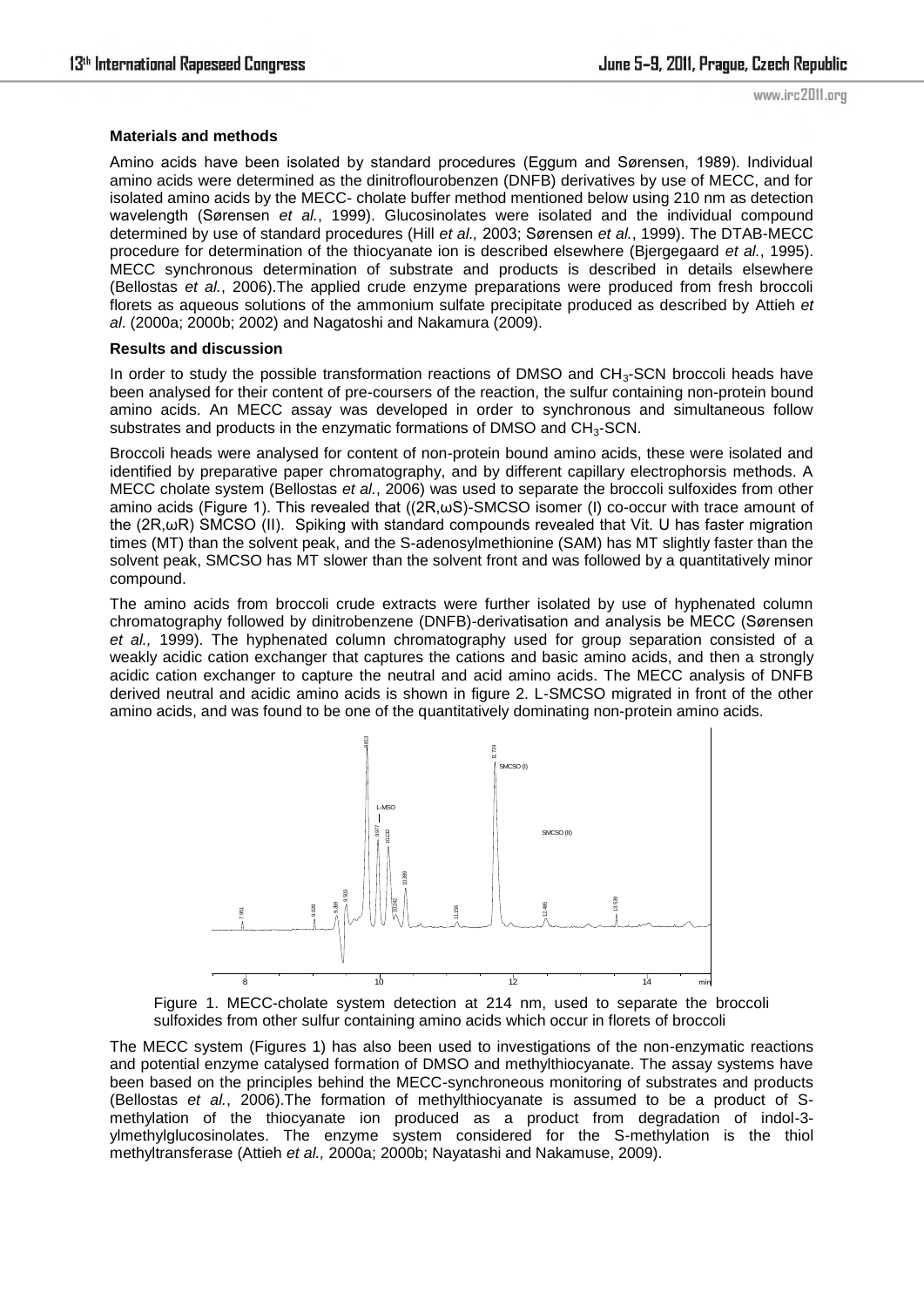

Figure 2. MECC of dinitrobenzene derivatives of non-protein bound broccoli amino acids. Norvaline was used a internal standard and L-SMCSO are migrating in front of the other amino acids.

The assay system was the ammonium sulfate precipitate produced as described in these papers, and with use of SAM as additional added cofactors, and potassium thiocyanate as substrate. The possibility of the reaction to occur as non-enzymatic methylation of the thiocyanate ion by SAM was tested both at room temperature and at 60 °C. With respect to the production of DMSO, a corresponding assay with broccoli ammonium sulfate precipitate, as CS-lyase source, PLP as cofactor and the SMCSO as substrate have been tested.

Methylthiocyanate (and potassiumiodid) synthesis as non enzymatic catalysed reactions were tested chemically at 60 °C by adding methyliodide to potasiumthiocyanate. These compounds were additionally analysed by MECC with a DTAB system (Bjergegaard *et al.,* 1995), for comparison with the assay described by Attieh *et al.*, 2000a. These authors analysed thiol-methyltransferase activity of KI with SAM as methyldonor by measuring the formation of CH3I by GC. In the applied DTAB system CH3I, KI and were well separated, and it seems to be possible to follow the enzymatic degradation of substrates as well as formation of products by the developed methods. However, additional trials are required for proper determinations of the potential enzyme catalysed production of DMSO and methylthiocyanate

# **Conclusion**

Methods of analyses have been developed for measurement of thiol-methyltransferase activity in Brassica plants. Dimethylsulfoxide (DMSO) and methylthiocyanate (CH<sub>3</sub>SCN) are produced in vegetative parts of Brassica plants; broccoli and rapeseed. The precursor of these compounds seems to be S-methylcystein sulfoxide for the production of methylsulfinylanion, as part of the CS-lyase reaction, and then production of DMSO in a thio-methyltransferase reaction. The latter enzyme reaction seems also to be the basis for production of CH3SCN from thiocyanate ion produced from indol-3-ylmethylglucosinolates.

# **Acknowledgements**

The Commission of the European Union (FP6-NovelQ 015710-2), the Danish Agency for Science, Technology and Innovation (BioRef), the project Rapeseed Protein for Piglets, and Danish pig production, Axelborg, Denmark are gratefully acknowledged for the financial support of this work.